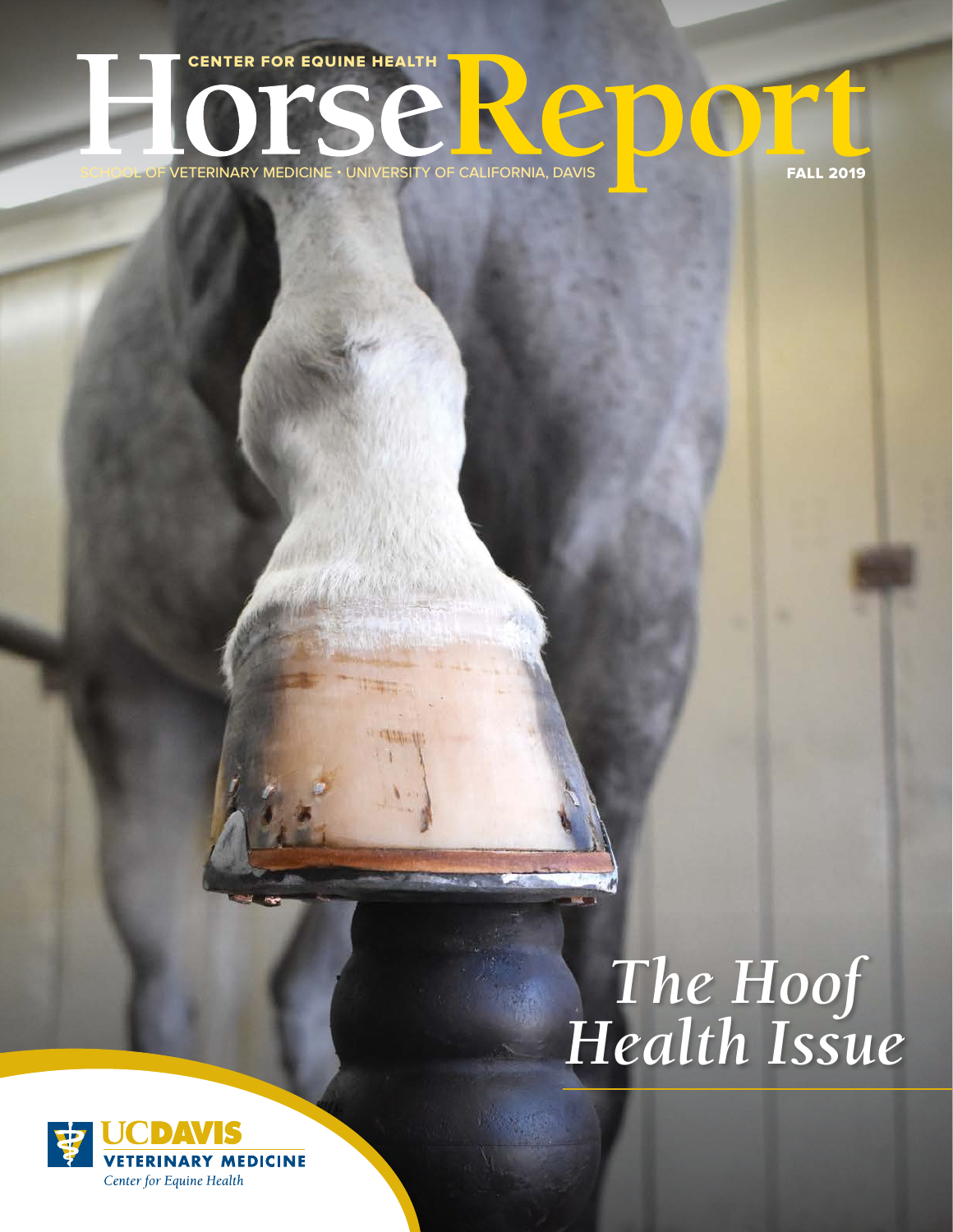## **DIRECTOR'S Message**

Equestrians are familiar with the old adage, "No foot, no horse." This saying originated in the mid-18th century and is just as relevant today. Proper hoof care is a top priority for keeping all of our equine partners healthy and sound.

At the [Center for Equine Health,](https://ceh.vetmed.ucdavis.edu/) our supported research has pioneered studies into a number of areas related to hoof health. [Dr. Susan Stover's laboratory](https://vorl.vetmed.ucdavis.edu/), in particular, has generated valuable information on shoeing and footing for racing and performance horses and examined how these factors can impact equine health and performance.

We work closely with our farriers, Tex Gossett of Tex Gossett Farrier Service and Shane Westman, APF-I, the UC Davis veterinary hospital's resident farrier, as well as UC Davis veterinarians, to maintain comfort and soundness within our own teaching herd. We are extremely grateful for the teamwork and expertise available through the [UC Davis veterinary hospital.](https://www.vetmed.ucdavis.edu/index.php/hospital)



In this hoof health issue of the Horse Report, you will find information about the innovative research in Dr. Stover's laboratory, as well as "Ten Things

You Might Not Know About Horse Hooves," courtesy of Westman. Special thanks to Dr. Stover, the members of her laboratory, and Westman for their contributions to this issue. We hope that you will enjoy this look into the latest information about equine hooves and find some "take home messages" that are applicable to your own horses.

Carrie J. Finno, DVM, Ph.D. CEH Director

#### UC Davis Veterinary Hospital Farrier Shop

The veterinary hospital's farrier shop plays an integral role in providing superior diagnostics and cutting-edge therapeutic services to UC Davis clients. Resident farrier Shane Westman, APF-I, works closely with clinicians in the Equine Surgery and Lameness Service to design customized shoeing approaches to address a variety of issues. He also teaches veterinary students who rotate through the shop and is a sought-after speaker for continuing education and public outreach events.

◆ Shane Westman, APF-I, is the resident farrier at the UC Davis veterinary hospital.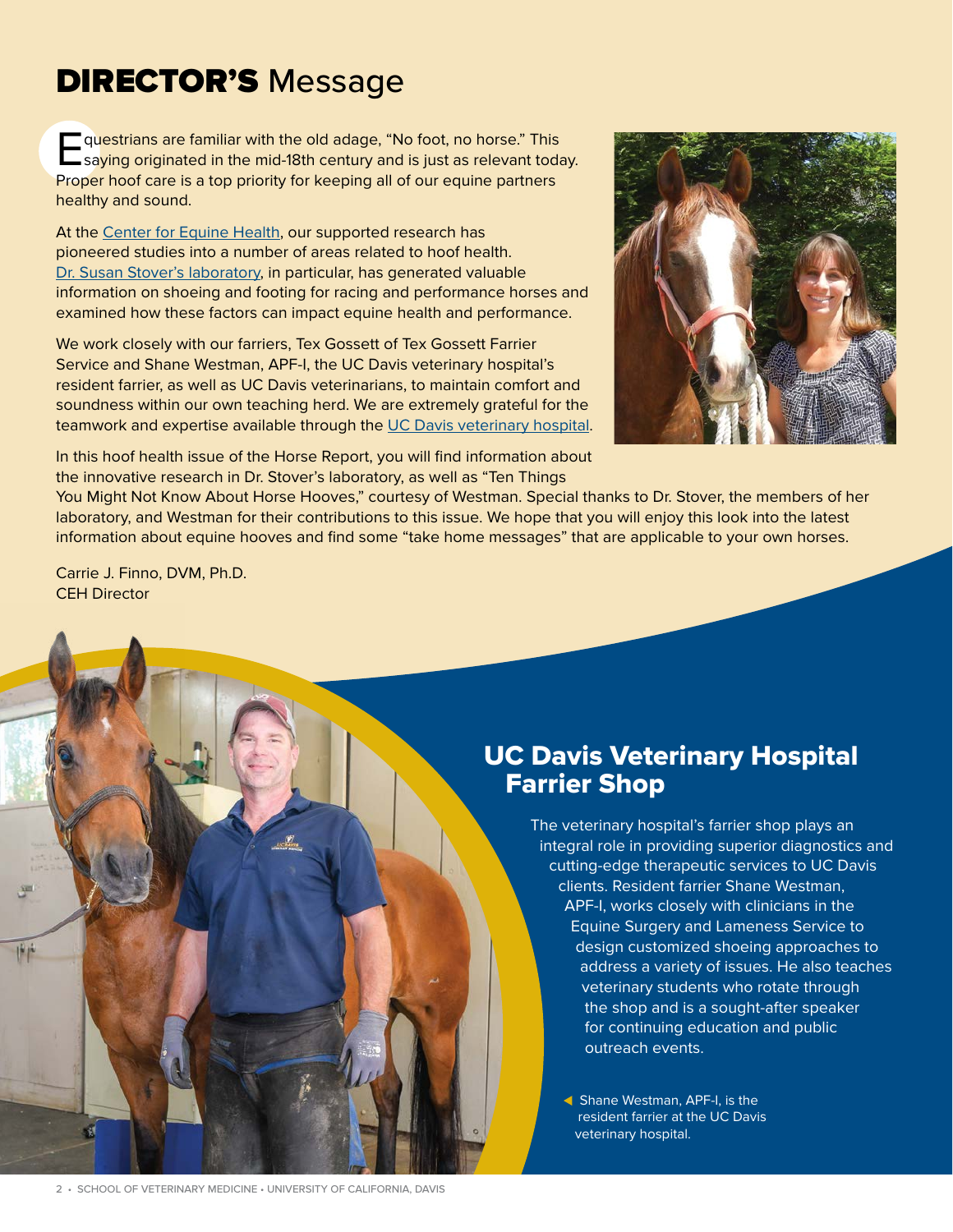## Dr. Zavodovskaya Honored with 2019 WILSON AWARD

**Congratulations to Dr. Regina** Zavodovskaya, the 2019 [James](https://ceh.vetmed.ucdavis.edu/awards) [M. Wilson Award](https://ceh.vetmed.ucdavis.edu/awards) recipient for her research publication describing signals of bone production in horses with silicate associated osteoporosis. Dr. Zavodovskaya is a board-certified veterinary pathologist pursuing a PhD in the [Integrative Pathobiology](https://integrativepath.vetmed.ucdavis.edu/) [Graduate Group](https://integrativepath.vetmed.ucdavis.edu/) under the mentorship of Dr. Susan Stover.

Osteoporosis is a debilitating disease in which bones are weakened and prone to disfigurements and fractures. Horses with fragile bones have been identified in regions of California with soils rich in naturally occurring toxic silicate crystals. These horses also suffer from a lung disease called silicosis as a result of breathing dust containing the crystals. Concurrent osteoporosis and silicosis is called silicate associated osteoporosis (SAO).



Dr. Zavodovskaya is the recipient of the 2019 Wilson award for her research publication on bone production in horses with silicate associated osteoporosis.

Since there are currently no markers for diagnostic testing, Dr. Zavodovskaya investigated the mechanism of bone loss by comparing tissue signal profiles in bones of horses with and without SAO. Computer programs assessed the signal patterns and constructed signal profiles differentiating SAO-affected and normal horses. The study results showed an unexpected pattern of increased bone production in SAO horses compared to the normal group. It is possible that affected horses produced more bone as compensation for the excessive bone destruction that they experienced.

These results provide signals specific to SAO that can be developed into a much-needed tool to detect affected horses early and slow the progression of SAO through appropriate treatment. This project was supported by the Center for Equine Health with funds provided by the State of California pari-mutuel fund and contributions by private donors.

## **STAR STUDENT** Studies Fractures in Racehorses

The proximal sesamoid bones are small, rounded bones at the back of the fetlock. When the fetlock extends, the bones are stressed from ligament tension and cannon bone compression. Since they are stressed with each step, f bones are the most common catastrophic breakdown in Thoroughbred racehorses.

Veterinary student Natalia Sachs spent the summer studying causes of sesamoid bone fractures in Dr. Susan Stover's laboratory as part of the [Students Training in Advanced](https://www.vetmed.ucdavis.edu/research/student-research/star)  [Research \(STAR\) program](https://www.vetmed.ucdavis.edu/research/student-research/star). Through the program, veterinary students gain experience in laboratory research and insights into careers in research. Sachs, a second year veterinary student, grew up riding, participated in a foal manager internship as an undergraduate, and worked on sport horse farms. She is considering a career in equine sports medicine and the STAR program offered an opportunity to get a taste of this field.

"The STAR program is a great way to learn in great depth about a topic you're interested in and gain research experience. I would not have looked at radiographs in such detail, but now I am more familiar with fetlock anatomy than I ever realized I would be," reflects Sachs. "For students who don't have research experience or who want to pursue research in their careers, this is a great program because they teach you about the research process in general."

\*STAR student support for Natalia Sachs was provided by the Dolly Green Endowment and the Center for Equine Health with funds provided by the State of California pari-mutuel fund and contributions by private donors.

Veterinary student Natalia Sachs performs an experiment to evaluate the stress on sesamoid bones while horses are galloping as part of her STAR research project.

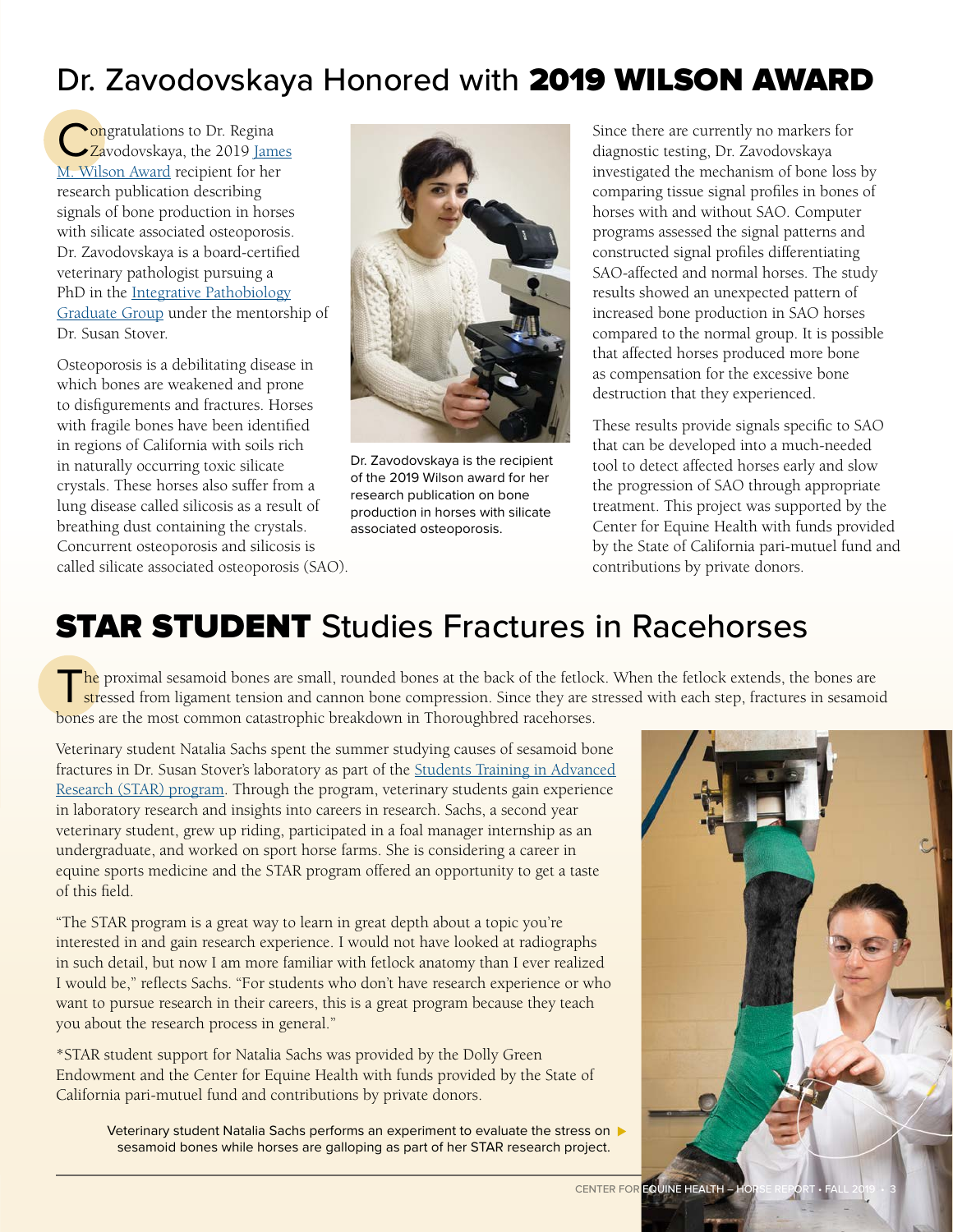# About THOSE SHOES

Investigating Causes of Underrun Heels in Racehorses

If we learned nothing else from Cinderella and Dorothy, it's that shoes can change your life. Shoes affect weight f we learned nothing else from Cinderella and Dorothy, distribution, influencing impacts on legs and backs. It is not surprising, then, that horseshoes affect the distribution of the 78 psi that horses exert on the ground. Having the right shoes could mean the difference between a long career and one cut short by injury. Horseshoes protect horses' hooves, but they also transfer forces between ground surfaces and hooves. Understanding these interactions between hooves and shoes could optimize the transfer of forces between them, preventing injuries.

#### Underrun Heels

When horses' hooves hit the ground, the heels expand to accommodate the horse's bodyweight (load). A common hoof issue is underrun heels, where the heel angle is less than the toe angle by 5 degrees or more. This limits the hoof's ability to absorb concussion and forces more of the load onto the back of the limb, increasing the risk of injury. Vanessa Dahl, a graduate student in Dr. Susan Stover's laboratory, is investigating causes of underrun heels by examining shoeing techniques.

"Shoeing can impact hoof growth, which can potentially lead to this long toe/low heel conformation," says Dahl.

"Application of horseshoes can be easily managed and could be a viable method to prevent injury."

#### Nail Placement

Most horseshoes are rigid and don't expand with the hoof during loading. Nail placement can further restrict natural hoof movement. Nails are usually placed between the toe and the widest part of the hoof to allow for heel expansion. In racehorses, nails are often placed closer to the heels to prevent horses from pulling shoes while running. Dahl looked at wear patterns in racehorse shoes and found the shorter the distance between the last nail and the heel, the less wear on the shoe. This suggests that nails close to the heel may interfere with the hoof's ability to expand during loading. She is currently studying the effect of nail placement on hoof expansion, distortion and fetlock extension.

#### Horseshoe Length

The researchers are also studying the impact of shoe length on hoof growth and shape. Shoes shorter than the length of the hoof (common in racehorses to prevent them from catching the front shoe with their hind feet) cause abnormal loads on the heels and bending of the hoof wall, which promotes elongation of the toe and deformation of the heels.



A normal hoof (left) with similar toe and heel angles and a hoof with an underrun heel (right) where the heel angle is less than the toe angle by more than 5 degrees.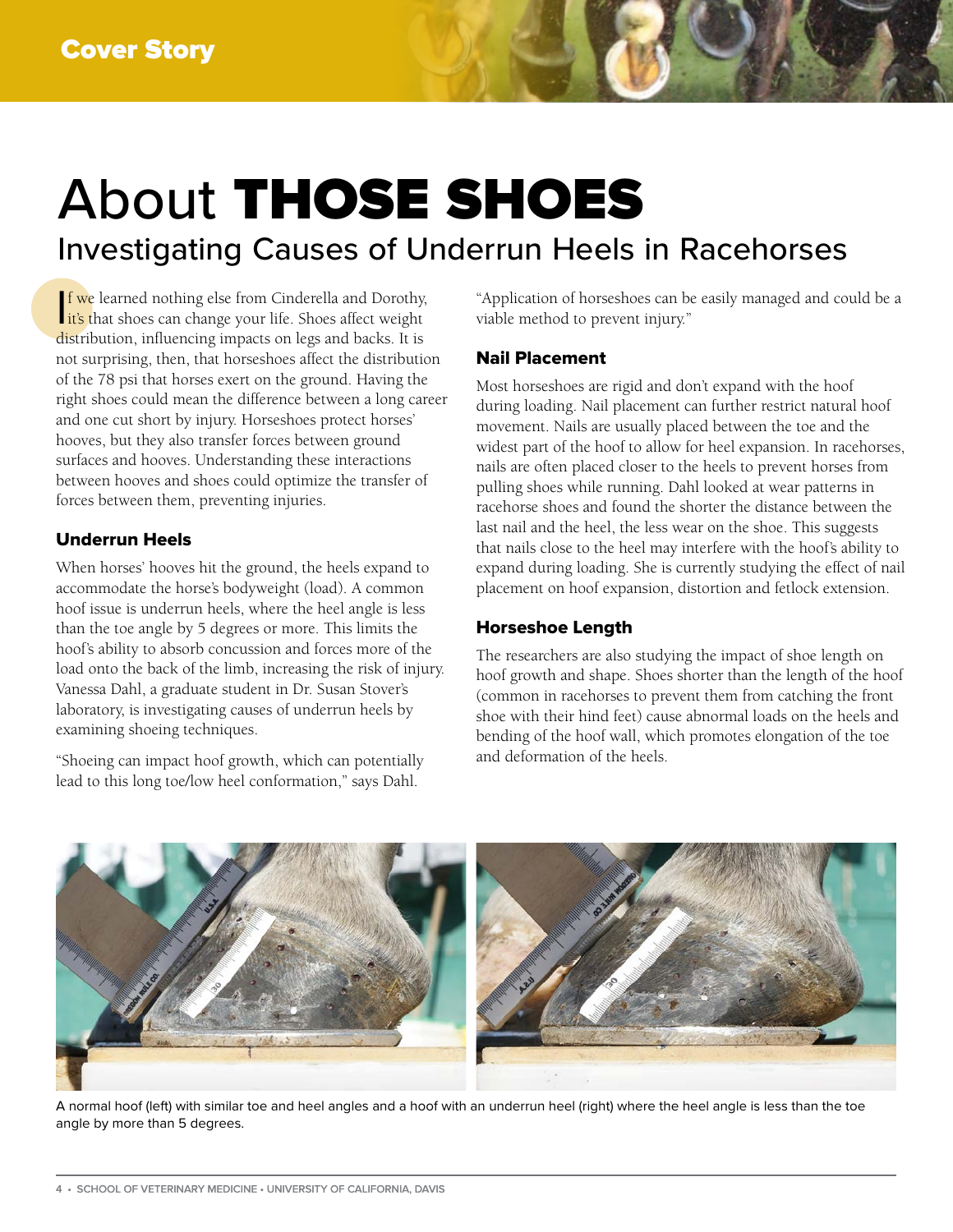



Short shoe (top) and full-length shoe (bottom). The short shoe does not fully support the heel bulb, whereas the full-length shoe does.

Dahl evaluated short (9 percent shorter than the length of the hoof) and normal (extend to the heels) horseshoes. No performance changes were noted between horses with each shoe type and none of the horses with full-length shoes pulled them off while running. Preliminary analysis shows that a fuller shoe positively affects hoof angles compared to a short shoe.

With this data, the group is hopeful that management changes may be able to correct or prevent underrun heels in racing and performance horses.

*\*Support for these projects was provided by the AQHA Foundation, Veterinary Orthopedic Society, and Center for Equine Health with funds provided by the State of California pari-mutuel fund and contributions by private donors.*

## **ARENA FOOTING: Finding the Sweet Spot**

**Designing and maintaining arena footing is not**<br> **an exact science – at least not yet. Hard footing** causes greater impacts on hooves and legs and soft footing can cause soft tissue injuries. But that's just scratching the surface, literally. From the arena base to the cushion, climate, materials, management, drainage, and amount of "hoof traffic," numerous factors influence how a surface behaves. Specific disciplines have unique demands, but surfaces affect all sport horses, whether they are galloping, spinning, sliding, or jumping.

Dr. Susan Stover's team at the [J.D. Wheat](https://vorl.vetmed.ucdavis.edu/)  [Veterinary Orthopedic Research Laboratory](https://vorl.vetmed.ucdavis.edu/) conducts research to identify desired surface characteristics and design and management approaches to avoid injuries. Their goal is to find the "sweet spot" where injuries are prevented and performance optimized. Studies initially compared dirt and synthetic racetrack surfaces and found that fetlock extension was greater on dirt, which may translate to greater risk of injury.

This is a good starting point, but Stover warns that no two surfaces are exactly alike. Labels like "dirt" and "synthetic" are useful for general

discussions, but the depth of the surface, how it is maintained, the actual composition (including the size and angularity of grains of sand), and how much traffic it sees all impact its mechanical behavior.

"The bottom line," says Stover, "is that you can have good or bad dirt surfaces and good or bad synthetic surfaces."

There are no uniform standards, largely because the optimum footing-that "sweet spot"-is unknown. The team is investigating footing for dressage and jumping horses to identify the best ways to put arena components together to achieve desirable surface behavior that horses like but that also balances climate considerations. Eventually, footing standards will likely be discipline- and regionspecific. Stover is hopeful that surfaces will be able to be built and managed around the "sweet spot" to keep them in a safe range while allowing horses to perform as efficiently as possible.

*\*Support was provided by the Grayson Jockey Club Research Foundation, United States Equestrian Federation and Center for Equine Health with funds provided by the State of California pari-mutuel fund and contributions by private donors.*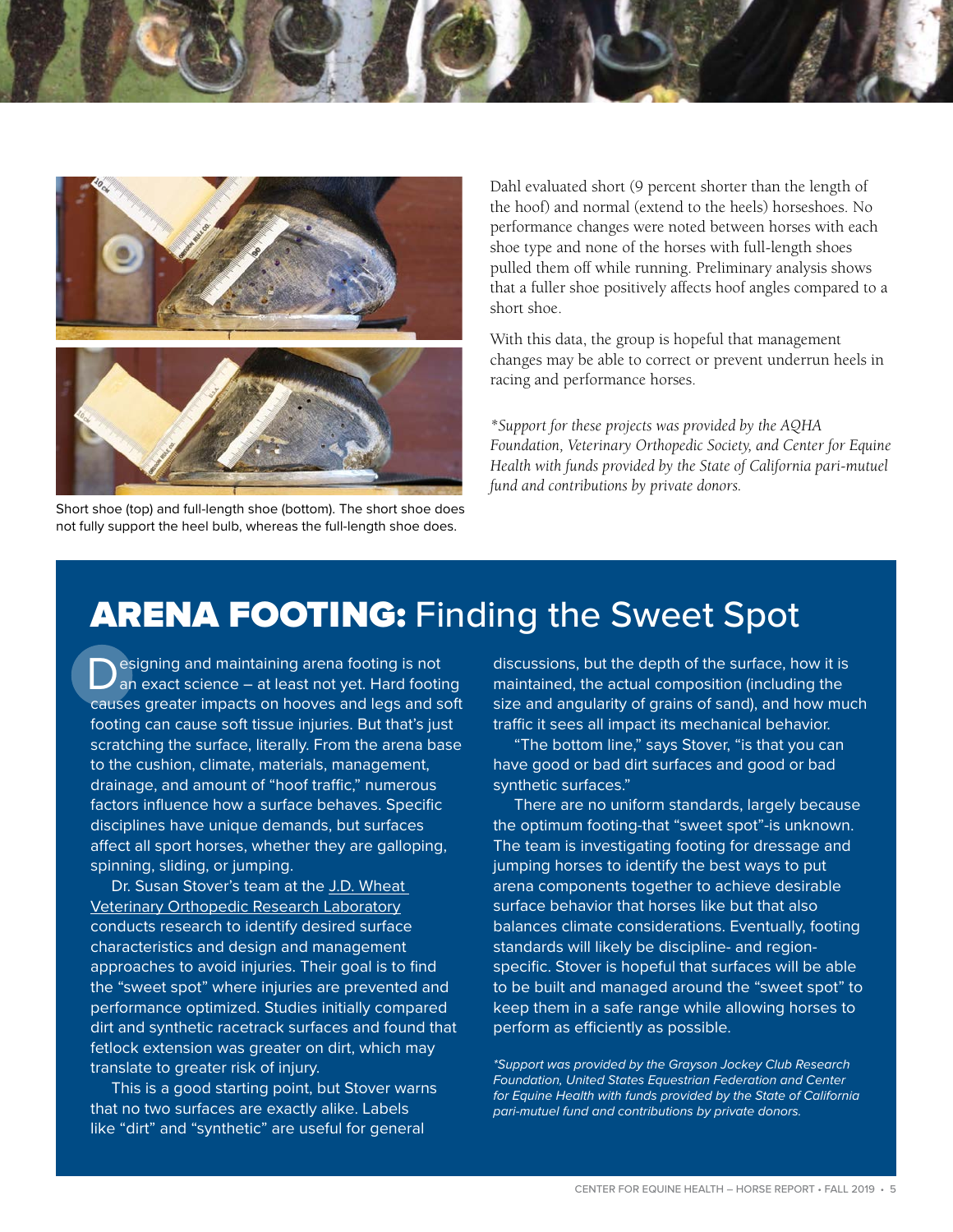# 10 THINGS You Might Not Know About Horse Hooves

e have all heard the saying, "No hoof, no horse." Hoof care is a vital part of ensuring horse health, but the best ways to keep hooves healthy are often hotly debated. We worked with UC Davis veterinary hospital farrier Shane Westman, APF-I, to share ten things you might not know about horse hooves.



It's never \*just\* a trim. The trim is where it all begins. Your farrier is assessing your horse's conformation (hoof/pastern axis, heel angle/length, digital axis, palmar/plantar angle, center of rotation, dorso-palmar/plantar balance, hairline) and trimming to keep everything in proper alignment.





Horses in hard work aren't the only ones that need shoes. A shoe is anything that covers the foot for protection (boots are shoes). Shoes can be used for a variety of purposes, including protection, traction, support, and therapeutic applications. A farrier can use shoes to manipulate the forces acting on a hoof, positively or negatively. Shoes can move the weight load around and leverage can be reduced or added to ease stress on tissue or to change movement.



Wild horses have many of the same hoof problems as domestic horses. Research on feral horse hooves identified abnormalities similar to those seen in domestic horses, including long toes, medial/ lateral imbalances, dorsal and quarter flare, laminar rings, cartilage changes, frog abnormalities, and contracted and underrun heels. In one study, more than 75 percent of specimens from the *Equus*  fossil record (~1-3 million years old – i.e. well before domestication) exhibited pathology consistent with chronic laminitis.



White hooves are not softer and do not have more problems than **black hooves.** A comparative study of horseshoe fixation versus hoof color concluded that color did not appear to have a strong effect on the resistance to nail extraction, and hence shoe fixation. Other studies found that hoof pigmentation had no detectable effect on hoof wall stiffness/elasticity, moisture content, or hoof hardness.





Hooves may grow slower in the winter, but not because of the weather. Hoof growth is dependent on many factors, including genetics, nutrition, environment, regular professional hoof care, proper weight management, and regular movement/ exercise, that can be impacted by seasonal changes (for example, colder weather and shorter days may mean less exercise).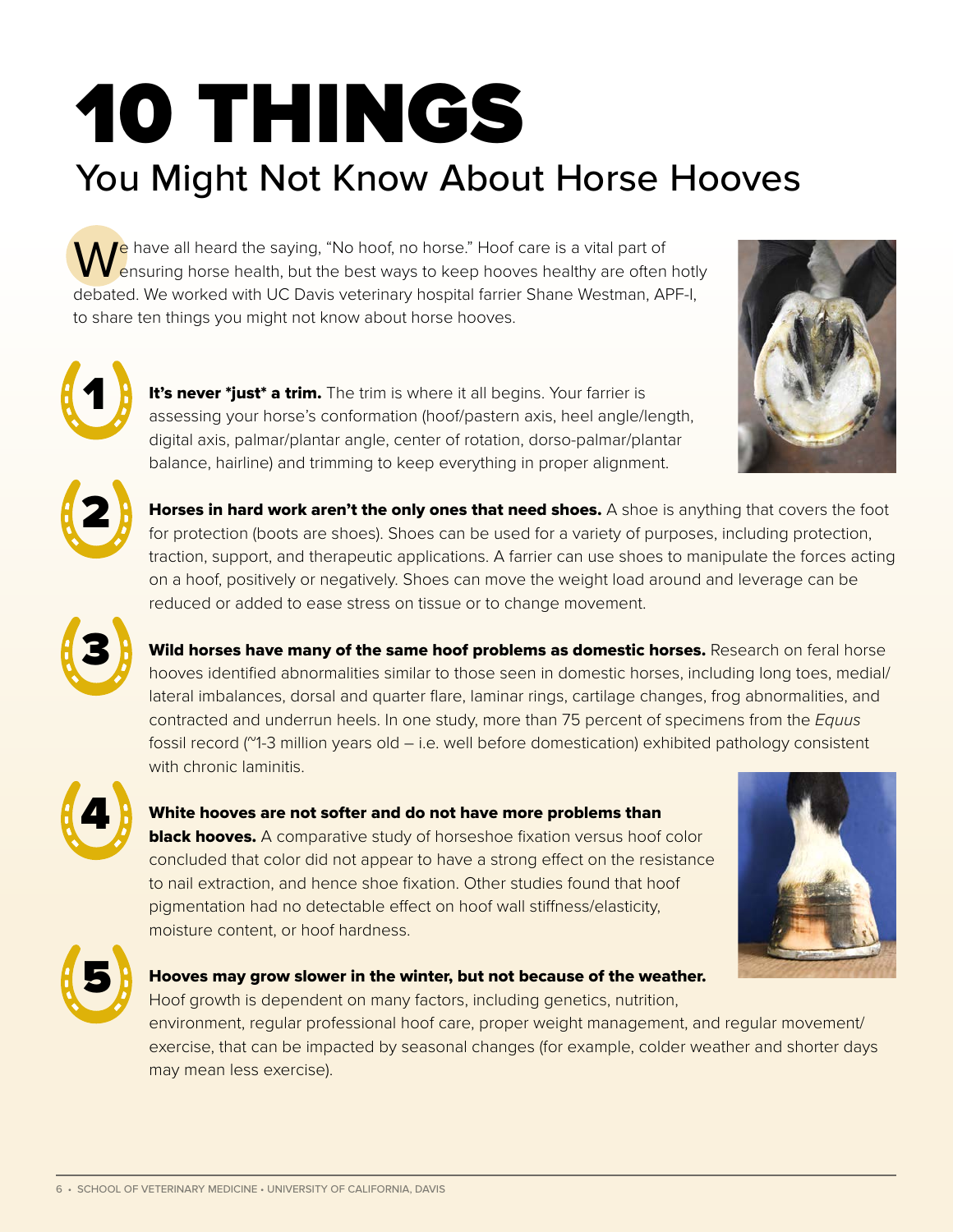

An 8-week trimming/shoeing cycle may not be ideal. Hoof care cycles depend on a number of factors. There is no one set rule that works for all horses and all situations. Studies show that visiting the farrier every five to six weeks is an optimal schedule to maintain proper balance, especially for horses in work. However, it is important to talk with your farrier to come up with the best schedule for your horse.



Horses do not get thrush from standing on wet ground. Thrush is a fungal (*Fusobacterium necrophorum*) infection of the frog and may spread to the white line, sole, and sensitive layers of the hoof. The hoof is under constant assault from anaerobic bacteria and fungi, but balanced, healthy hooves have a natural cleaning mechanism. The presence of urine and feces seems to be a causative factor for thrush. Hot shoeing can kill bacteria and fungi between the shoe and the hoof, and regular cleaning and topical treatments can help keep bacterial and fungal invaders at bay. The best way to avoid thrush is to clean your horse's feet regularly.



Hot fitting a shoe does not hurt the horse. The hoof is an amazing insulator and can sustain extremes of cold and heat. Heating the shoe makes the metal softer and easier for the farrier to fit to the hoof. Hot fitting kills microbes and can help dry the hoof, making for stronger-holding nails.

Flared hooves usually indicate underlying issues. Flared hooves do not cause problems; they are the result of problems. The flaring is a sign of uneven load, and it is important to figure out the underlying cause. Removing the flare does not solve the problem; it just removes the evidence.



9

Overrunning water troughs so horses stand in wet ground will not moisturize their hooves. There is 100 percent relative hydration inside the hoof, where the blood supply is located. Moisture drops from the inside to the outside of the hoof, all the way to 2 percent at the outer hoof wall, which is almost impermeable. The hoof actually gets its moisture from the blood supply, not the external environment. Standing in water might actually dry out the hoof, having the opposite effect of the one intended. One study found that moisture content in the hoof remains at about 30 percent regardless of the environment.

Hot fitting shoes  $\blacktriangleright$ 

This information was presented as part of the **School of Veterinary Medicine's** "An Evening with Vet Med" lecture series. See the full presentation, which contains more things you might not know about hooves, along with information about how to choose a farrier that is a good fit for you and your horse, at [https://healthtopics.](https://healthtopics.vetmed.ucdavis.edu/health-topics/equine/farrier-services-hoof-care-myths-and-truths) [vetmed.ucdavis.edu/health-topics/](https://healthtopics.vetmed.ucdavis.edu/health-topics/equine/farrier-services-hoof-care-myths-and-truths) [equine/farrier-services-hoof-care](https://healthtopics.vetmed.ucdavis.edu/health-topics/equine/farrier-services-hoof-care-myths-and-truths)[myths-and-truths](https://healthtopics.vetmed.ucdavis.edu/health-topics/equine/farrier-services-hoof-care-myths-and-truths).